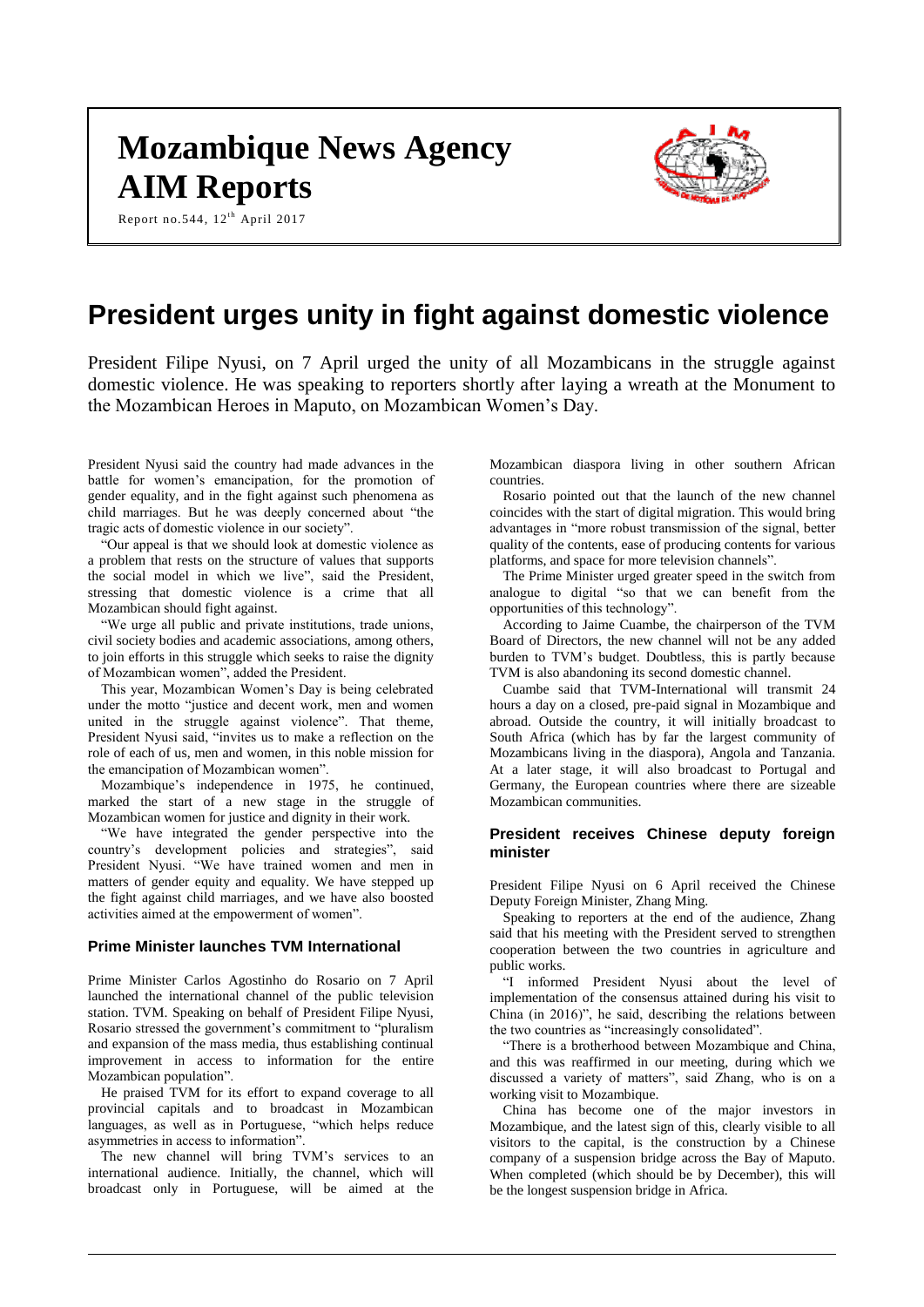# **Seized wood to be sold at auction**

Minister of Land, Environment and Rural Development, Celso Correia, has confirmed that the 150,000 cubic metres of wood seized so far in "Operation Trunk", in the north and centre of Mozambique, will be sold to the highest bidder at public auction.

"Operation Trunk" was launched in March to check the legality of timber operations. Over 120 timber yards were inspected, and illegal operations were discovered in 75 per cent of them. Many of these illegalities were found in timber yards owned by Chinese citizens.

Speaking to timber operators at a meeting in Maputo last week, Correia said the wood will be sold at auction, and the condition for participation in the auction is that the buyers must be willing to use the wood to make school desks. It is hoped that the seized wood will produce 800,000 desks – this will meet the requirements of the national education system for at least the coming year.

Correia's announcement may go some way towards mollifying legal timber operators who were horrified by his declaration on 4 April that all logging is banned for the next three months (April, May and June). Since the first quarter of the year, January to March, is already a closed season for logging, this means there is now a six-month ban on logging.

This move is intended to provide time to reorganise the timber industry and protect the country's forests from the ravages of uncontrolled logging. But the timber companies protested that the three-month ban will cause them huge losses.

Correia listened to the complaints but told his audience that the decision for a three-month ban on logging had been taken and would not be changed. What was at stake, he said, was the interests of all Mozambicans and not of this or that individual.

Without this measure, he warned, within a couple of years there would be no forests left in Mozambique. "It's a real problem", he said, "because there are honest operators who are being prejudiced. We must separate the interest of individuals from the public interest. The moment demands maturity. The results of Operation Trunk reveal a desolate and unacceptable scenario of the devastation of our forests".

"During Operation Trunk, we found total anarchy in the way forestry operators were working", Correia continued, "which shows flagrant impunity, and that's why we decided to suspend for 90 days the start of the forestry exploitation period".

The ban has been welcomed by environmentalists. Thus, the coordinator of the Forest Programme of the Worldwide Fund for Nature (WWF) in Mozambique, Rito Mabunda, congratulated the government on the ban.

He believed that the three-month period for reorganising the timber industry would allow for sustainable exploitation of forestry resources.

He warned that it was imperative to strengthen inspection activities to prevent illegal loggers continuing to cut down trees during the three-month ban.

Both Operation Trunk and the three-month ban only affect the central and northern provinces. That is because there has already been severe deforestation in the southern provinces of Maputo, Gaza and Inhambane, where there are no substantial hardwood forests left.

This is a condensed version of the AIM daily news service – for details contact [pfauvet@live.com](mailto:pfauvet@live.com) \_\_\_\_\_\_\_\_\_\_\_\_\_\_\_\_\_\_\_\_\_\_\_\_\_\_\_\_\_\_\_\_\_\_\_\_\_\_\_\_\_\_\_\_

\_\_\_\_\_\_\_\_\_\_\_\_\_\_\_\_\_\_\_\_\_\_\_\_\_\_\_\_\_\_\_\_\_\_\_\_\_\_\_\_\_\_\_\_

#### **Rhino horn seized in Malaysia**

The Malaysian authorities have seized 18 rhino horns imported from Mozambique at Kuala Lumpur airport, according to reports in the Malaysian media.

The horns weighed 51.4kg with an estimated value of US\$3.1 million. The director of airport customs, Hamzah Sundang, speaking at a press conference, said officials acting on a tip-off discovered the horns in a wooden crate at the cargo terminal on 7 April. The crate, listed as containing works of art, had arrived on a Qatar Airways flight and had passed through the Qatari capital of Doha.

Since both species of African rhinoceros, the black and the white, are believed to be extinct in southern Mozambique, the 18 horns seized in Kuala Lumpur most likely came from rhinos poached across the border in South Africa. The seizure is further proof that traffickers in rhino horn are using Mozambique as a transit route to the lucrative Asian market.

All items loaded onto flights departing from Maputo international airport are supposed to pass through electronic scanners, which should have picked up the presence of 18 rhino horns. That the crate was loaded is an indication of collusion by corrupt airport staff with the traffickers.

#### **Increase in capital requirements for banks**

The Bank of Mozambique has announced a massive increase in the capital requirements for commercial banks.

Speaking at a Maputo press conference on 10 April, the governor of the central bank, Rogerio Zandamela, said the minimum share capital required for a commercial bank has increased from 70 million meticais (about US\$1.05 million) to 1.7 billion meticais (US\$25.6 million).

This is an increase of 2,328 per cent. Existing commercial banks are given three years to raise their share capital.

The central bank also increased the minimum solvency ratio for a commercial bank from eight per cent to 12 per cent. Again, the banks have three years to reach this ratio.

Macroeconomic indicators were pointing in the right direction, the governor said. Inflation in March, as measured by prices in the three largest cities (Maputo, Nampula, and Beira) was only 0.88 per cent, compared with 1.25 per cent in February and 2.15 per cent in January.

Accumulated inflation, since the start of the year, is 4.3 per cent. The annual inflation rate (1 April 2016 to 31 March 2017) was 21.57 per cent. This compares with inflation of 25.27 per cent for all of 2016. Zandamela expected inflation in 2017 to reach 12.2 per cent.

The Mozambican currency, the metical, has continued to gain ground against the dollar. It appreciated by 6.65 per cent against the dollar between 31 January and 6 April.

The balance of trade improved in the first quarter of 2017, with the value of exports rising and that of imports declining. From January to March, exports amounted to US\$938.7 million, which compares with US\$696.9 million in the same period of 2016. Comparing the two quarters, imports fell from US\$1.238 billion to US\$1.017 billion.

Zandamela said that some of this improvement was due to price increases for key Mozambican exports (eight per cent for aluminium, and three per cent for natural gas), but also the truce declared by the opposition party Renamo has allowed great improvement in transport conditions.

Mozambique's net international reserves have risen from US\$1.787 billion at the end of December to US\$2.068 billion on 6 April. This is enough to cover 5.3 months of imports of goods and non-factor services (excluding the foreign investment based mega-projects).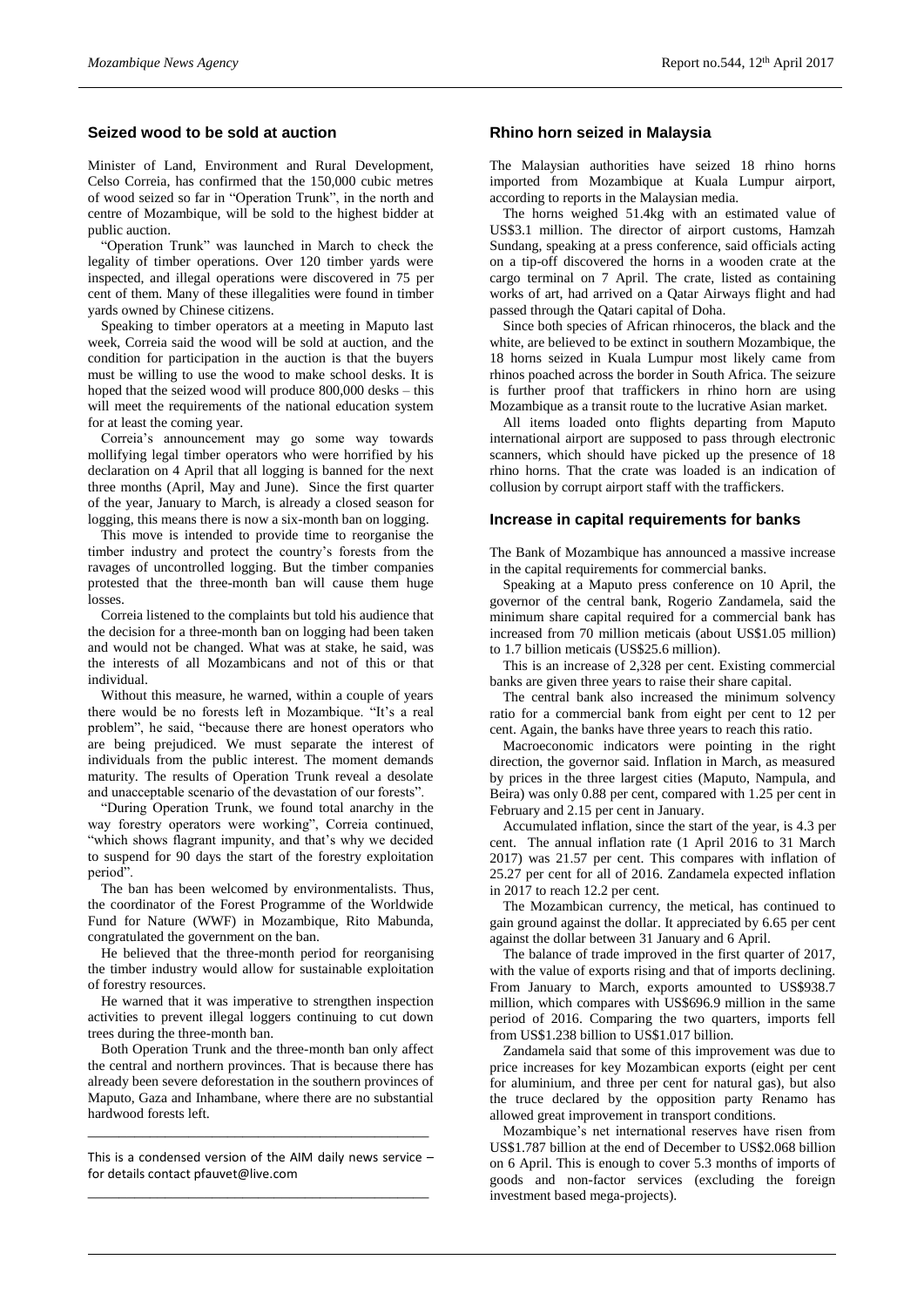# **Laboratory tests on imported chickens**

The results of laboratory tests on imported chickens seized in March are not yet ready, Deputy Minister of Industry and Trade, Rajendra de Sousa, has admitted.

Interviewed by the independent television station STV, Sousa said samples had been sent to laboratories in South Africa and Portugal to test whether the chickens and chicken products were fit for human consumption.

On 30 March, the government announced a temporary ban on all chicken imports. The main target was Brazilian chicken, in the wake of "Operacao Carne Fraca" ("Operation Rotten Meat") by the Brazilian Federal Police, aimed at corruption and crimes against public health in the meat trade.

The Brazilian police uncovered a scandal whereby certain meat companies used food additives (such as ascorbic acid or sodium nitrate) to disguise the fact that their meat or chicken was going rotten, or had passed its expiry date.

Many of the Brazilian chickens imported into Mozambique came from the companies BRF and Seara International, which had been cited in the "Carne Fraca" investigations.

The Mozambican government decided to suspend temporarily the import of all meat from Brazil, and all chickens from anywhere. This was because Brazilian chickens are sent all over the world, and are often repackaged and re-exported.

Brigades from the National Inspectorate of Economic Activities (INAE) seized 526 tonnes of imported chicken. These chickens were been placed in sealed bags inside freezers, in the care of the shops or other companies that own them, while laboratory inspections were undertaken.

The government hoped that the laboratory results would be known within a week, but this deadline has been missed. Sousa said that if the analyses show that the chickens are not fit for consumption, they will be incinerated. He thought that this was the most likely outcome.

Sousa added that the "Carne Fraca" scandal showed the need for much tighter checks on imported chickens. This could take the form of rigorous pre-shipment inspection before the chickens have left their country of origin.

#### **Police raid mandrax factory**

The Mozambican police on 6 April dismantled a clandestine factory making the illegal drug mandrax in a house in the Mussumbuluco neighbourhood in the southern city of Matola.

In the police raid five people were detained, four of them Mozambican, and the fifth a Zambian citizen normally resident in South Africa.

At the Mussumbuluco house, the police seized three vehicles, a quantity of mandrax pills, two machines and various products used in the manufacture of the drug.

#### **Teodoro Obiang visits Maputo**

President Filipe Nyusi has invited his counterpart from Equatorial Guinea, Teodoro Obiang, to set up a diplomatic representation in Mozambique to speed up relations of friendship and cooperation between the two countries.

Speaking in Maputo on 5 April at a state banquet, President Nyusi said that the visit of the Equatoguinean leader would contribute to closer cooperation, leading to the development and prosperity of both countries.

President Nyusi stressed the human capital and natural resources of the two countries as the essential platform for maximising gains and recognised the experience of Equatorial Guinea in exploiting petroleum and natural gas, which had boosted its economic development.

Earlier, the governments signed cooperation agreements, and President Nyusi said there was now the prospect for regular work on the challenges facing both countries, internally and at the regional level. He believed that Mozambique and Equatorial Guinea could exchange experiences in the fight against poverty, organised crime and terrorism, and how to combat the effects of climate change.

For his part, Obiang said that African countries should bank on access to new technologies, in accordance with the potential of each of them, as the path for attaining economic self-sufficiency.

Obiang, who spoke in Portuguese rather than Spanish, declared that "the development of the African continent is in the hands of Africans themselves, and our progress will depend on instruments of cooperation".

#### **Dream of cheap biodiesel over**

The dream of producing cheap biodiesel from the shrub jatropha is over, according to the Ministry of Mineral Resources and Energy.

Under the previous government, led by President Armando Guebuza, a great deal of hope was placed in jatropha. The plant grows readily in Mozambique, and it was imagined that the production of biodiesel from jatropha seeds might be a way of reducing Mozambique's dependence on imported fuels.

Crushed jatropha seeds can produce high-quality diesel, and the plant has also been used to produce aircraft fuel. Several countries, including Brazil and Pakistan, grew jatropha commercially and produced diesel from it. But in Mozambique, jatropha cultivation was on a small scale, and most farmers declined the invitations to grow jatropha, preferring to concentrate in food crops.

The final nail in the jatropha coffin was the sharp fall in oil prices. Cited in the 6 April issue of the daily newspaper "O Pais", Almirante Dima, deputy national director of hydrocarbons in the Ministry of Mineral Resources and Energy, pointed out that, at the height of the enthusiasm for jatropha, a barrel of crude oil was selling for US\$130. There was talk that prices could reach US\$200 a barrel.

That would certainly have made biodiesel from jatropha highly competitive. But, contrary to the prophecies, the price of oil has tumbled. Dima said no-one would buy biodiesel at US\$70 a barrel when conventional fuels cost \$50 or \$60 a barrel. "Nowadays it is not viable to use biodiesel because the cost of producing it is higher than the cost of conventional fuels", he said.

The government had once planned to make it compulsory to add biofuels to conventional fuels. As from 2012, fuel companies were supposed to sell diesel that was a mixture of three per cent biodiesel and 97 per cent ordinary diesel. Petrol would be 10 per cent ethanol and 90 per cent orthodox petrol. This measure, it was believed, would cut the annual fuel import bill by 22 million dollars.

But it never happened. Despite the announced support of the Brazilian government, the project fell victim to the global financial crisis, which halted funding for biofuel initiatives. In 2014, the then National Director of Renewable Energies, Eusebio Saide, said the financial crisis had blocked the development of the biofuel industry in Mozambique.

Chances of revival seem slim. Nowadays, the main alternative to imported liquid fuels is Mozambique's own natural gas, and the words "biofuel" and "jatropha" can no longer be heard in official discourse.